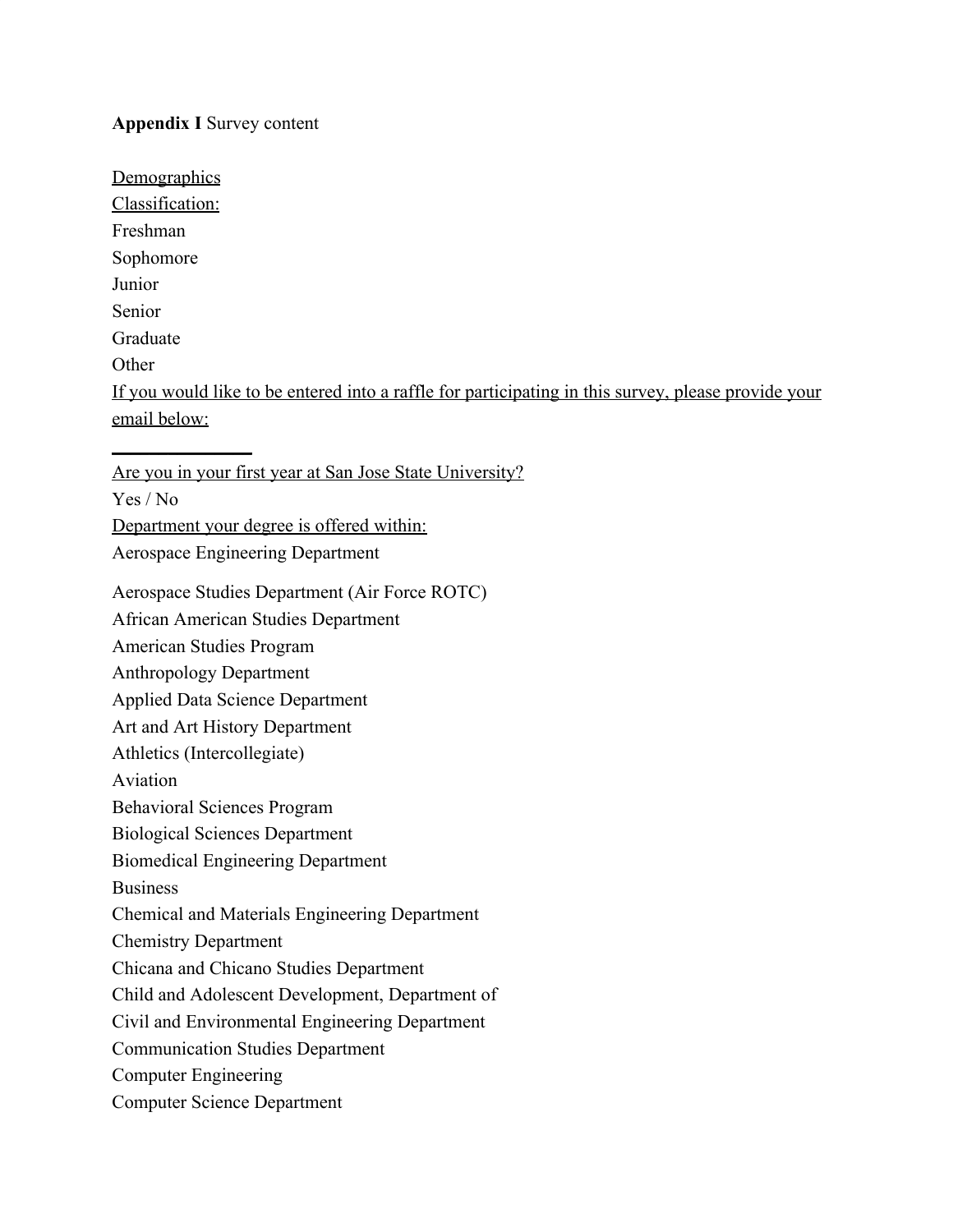Creative Arts Program Dance Design Department Donald and Sally Lucas College and Graduate School of Business Economics Department Education - Communicative Disorders and Sciences, Department of Education - Counselor Education, Department of Education - Ed.D. Educational Leadership Education - Educational Leadership, Department of Education - Special Education, Department of Education - Teacher Education, Department of Electrical Engineering Department English and Comparative Literature Environmental Studies, Department of Film and Theatre, Department of General Engineering Geography Geology Department Global Studies Health Science and Recreation Department History Department Hospitality, Tourism, and Event Management Humanities Department Industrial and Systems Engineering Information School Interdisciplinary Studies Jewish Studies Program Journalism and Mass Communications Justice Studies Department Kinesiology Department Latin American Studies Program Linguistics and Language Development Department Mathematics and Statistics Department Mechanical Engineering Department Medical Product Development Management Meteorology and Climate Science Department Military Science Department (Army ROTC)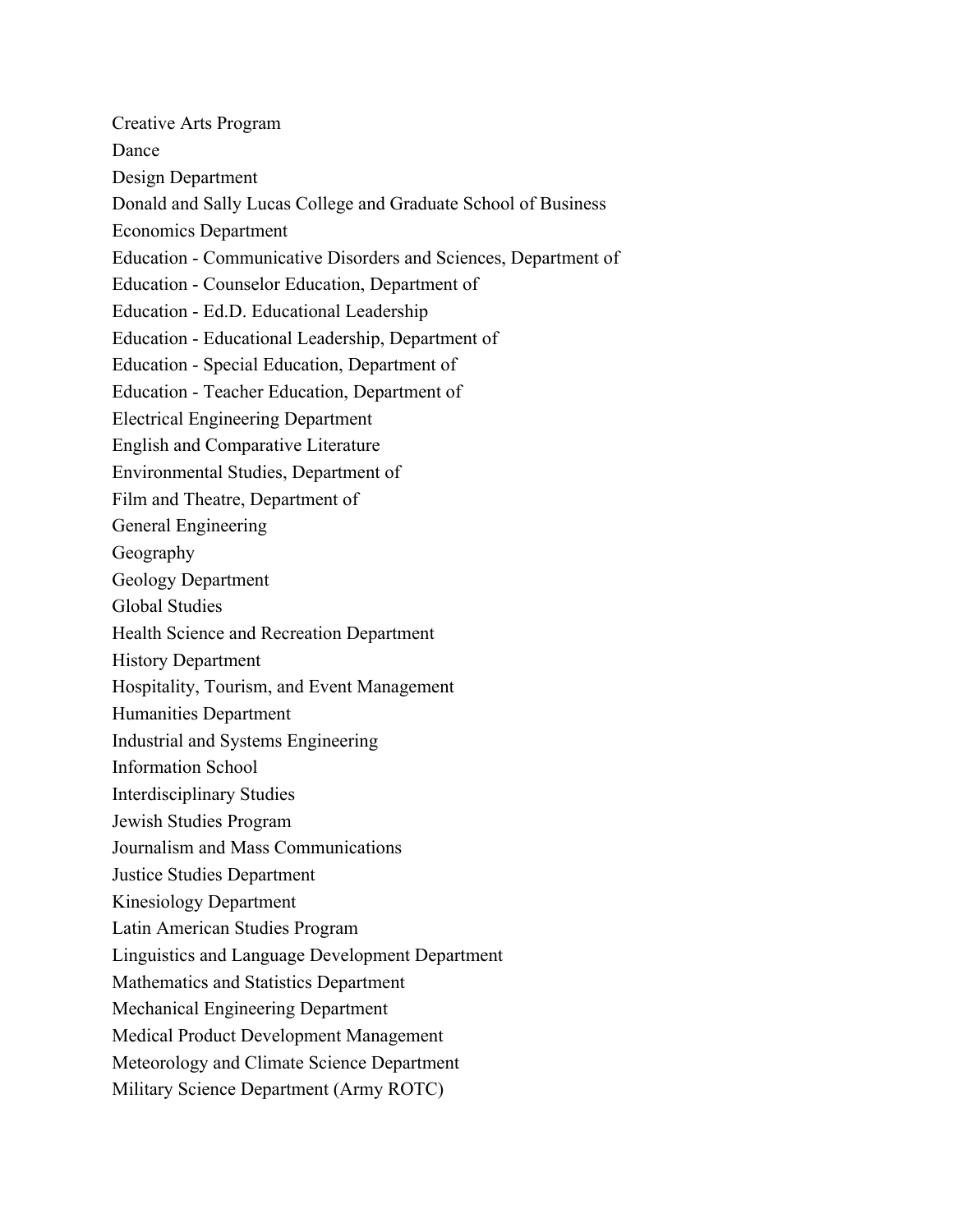Music and Dance, School of

Nuclear Science Program

Nursing, School of

Nutrition, Food Science and Packaging Department

Occupational Therapy Department

Philosophy Department

Physics and Astronomy Department

Political Science Department

Psychology Department

Recreation Program

School of Social Work

Science Education Program

Sociology and Interdisciplinary Social Sciences Department

Technology

Urban and Regional Planning Department

Women, Gender and Sexuality Studies

World Languages and Literatures

Undeclared

Not Sure

Knowledge

What factors influence the human population's impact on earth?

a) amount of materials used per person

b) use of technology

c) family size of 2 or more kids

*d) all of the above*

e) none of the above

Fragmentation and destruction of habitats threatens the survival of thousands of plant and animal species worldwide. Which of the following contributes most to habitat loss?

- a. Over-hunting/harvesting
- *b. Human development*
- c. Mining
- d. Logging

Which of the following is a resource that is renewable on the scale of your lifetime?

- a) Oil
- b) Iron ore
- *c) Trees*
- d) Coal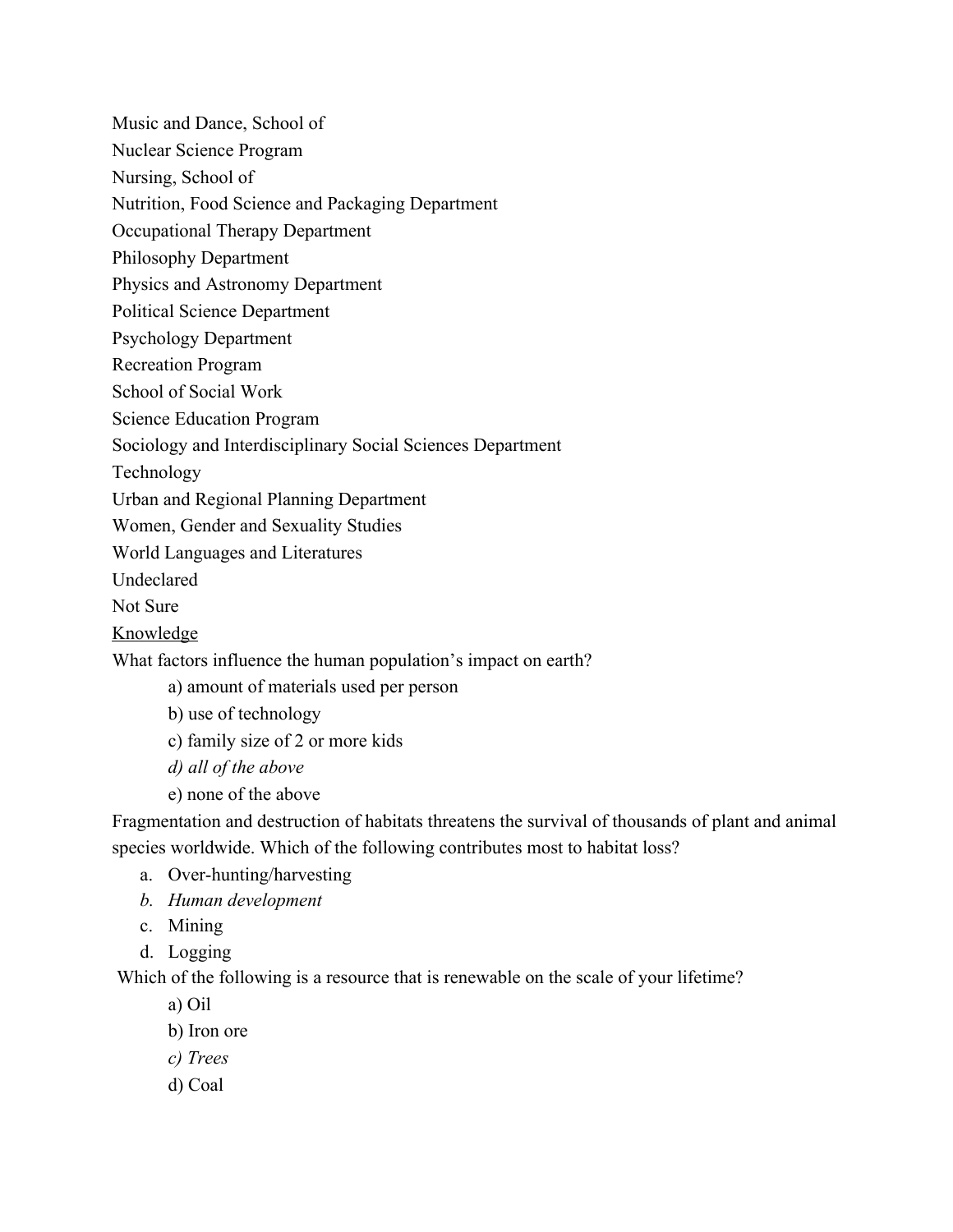e) Don't know

What are the three R's of the recommended behaviors for decreasing the amount of garbage gathered by people?

- *a. Reduce, Reuse, Recycle*
- b. Rot, Refuse, Recycle,
- c. Reuse, Refuse, Re-think
- d. Reduce, Reuse, Rot,

Which of the following are greenhouse gases, trapping heat in the Earth's atmosphere and contributing to global warming?

- a) Methane  $CH<sub>4</sub>$
- b) Carbon Dioxide CO<sub>2</sub>
- c) Water Vapor H<sub>2</sub>O
- *e) All of the above*

Carbon doxide gas is the main man-made contributor to greenhouse effect, but there are many other heat-trapping gases. Which of the following is NOT a greenhouse gas?

- a. Water vapor H<sub>2</sub>O
- b. Nitrous oxide (laughing gas)  $N<sub>2</sub>O$
- *c. Ozone*  $O_3$
- d. Methane (natural gas)  $CH<sub>4</sub>$

The EPA defines Environmental Justice as "Environmental justice is the fair treatment and meaningful involvement of all people regardless of race, color, national origin, or income, with respect to the development, implementation, and enforcement of environmental laws, regulations, and policies."

Which of the following is the best example of environmental justice?

- a. Urban citizens of a highly populated area change land zoning so that toxic wastes are taken to rural communities in order to protect the largest amount of people.
- b. The government dams a river, flooding Native American tribal lands located in the flooded area without their consent.
- *c. All stakeholders from an indigenous community are involved in setting a quota for the amount of wood they can take from a protected forest next to their village*
- d. Multinational corporations build factories in countries where environmental and human rights laws are less strict and allow for a higher margin of profit.

What is the primary source of energy on Earth?

- a. Fossil fuels
- b. Wind
- c. Sun
- d. Caffeine

While climbing a mountain, you would always gain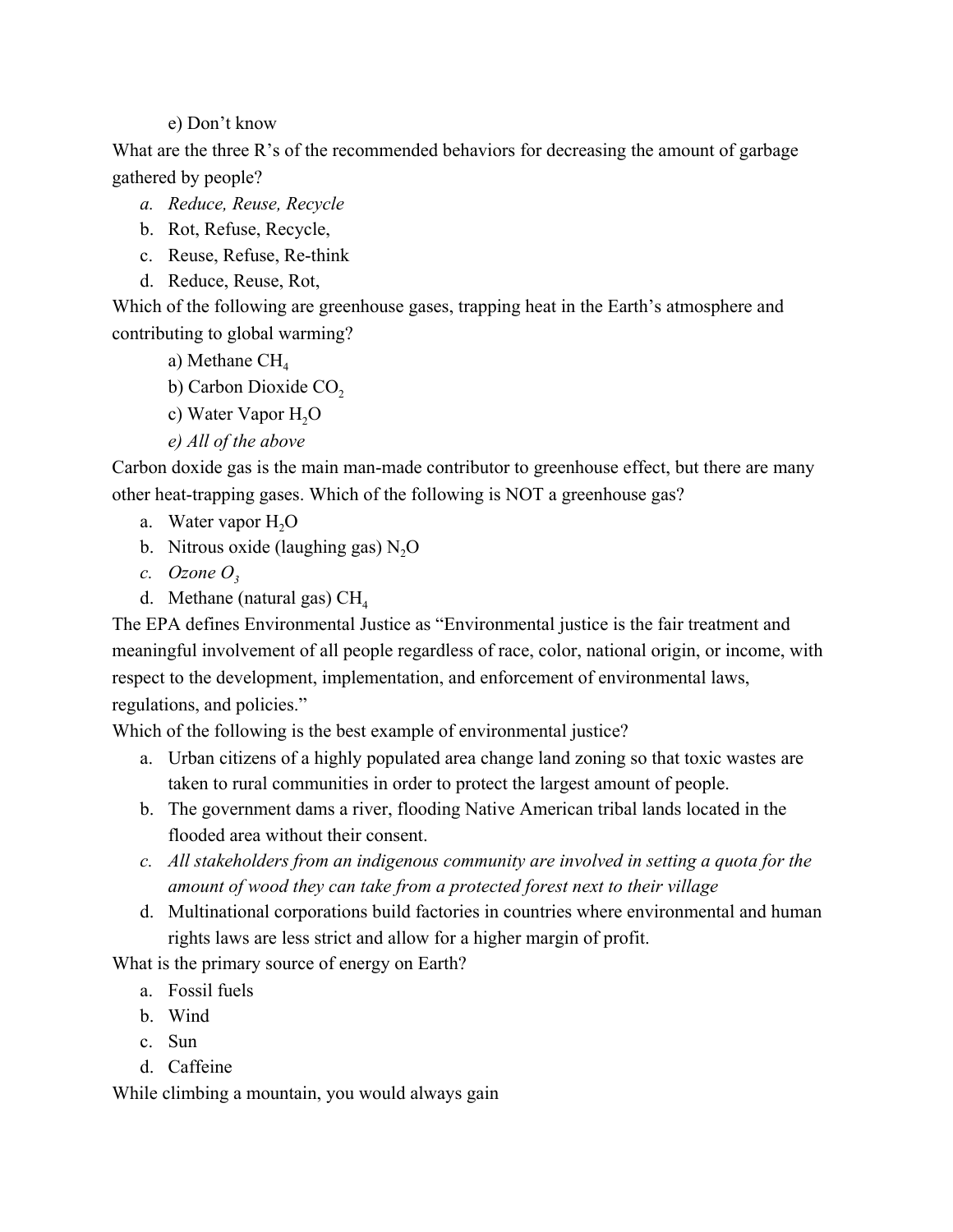| a.                                                                    | Precipitation                       |                                                   |                                                                          |                       |                       |                                                                                                |  |
|-----------------------------------------------------------------------|-------------------------------------|---------------------------------------------------|--------------------------------------------------------------------------|-----------------------|-----------------------|------------------------------------------------------------------------------------------------|--|
| b.                                                                    | Temperature                         |                                                   |                                                                          |                       |                       |                                                                                                |  |
| c.                                                                    | Latitude                            |                                                   |                                                                          |                       |                       |                                                                                                |  |
| d.                                                                    | Elevation                           |                                                   |                                                                          |                       |                       |                                                                                                |  |
| Attitudes:                                                            |                                     |                                                   |                                                                          |                       |                       |                                                                                                |  |
|                                                                       |                                     |                                                   | How strongly do you agree or disagree with the following points of view? |                       |                       |                                                                                                |  |
|                                                                       |                                     | Access to clean water is a universal human right. |                                                                          |                       |                       |                                                                                                |  |
|                                                                       | 1                                   | 2                                                 | 3                                                                        | $\overline{4}$        | 5                     |                                                                                                |  |
| <b>Strongly Agree</b><br><b>Strongly Disagree</b>                     |                                     |                                                   |                                                                          |                       |                       |                                                                                                |  |
|                                                                       |                                     |                                                   |                                                                          |                       |                       | Education and higher education should include sustainability knowledge and behavior.           |  |
|                                                                       |                                     | 2                                                 | 3                                                                        | 4                     | 5                     |                                                                                                |  |
| <b>Strongly Disagree</b>                                              |                                     |                                                   |                                                                          | <b>Strongly Agree</b> |                       |                                                                                                |  |
|                                                                       |                                     |                                                   |                                                                          |                       |                       | I am concerned about the increase of sea level rise, extreme weather events, droughts, floods, |  |
|                                                                       | and fires caused by climate change. |                                                   |                                                                          |                       |                       |                                                                                                |  |
|                                                                       |                                     | 2                                                 | 3                                                                        | $\overline{4}$        | 5                     |                                                                                                |  |
| <b>Strongly Disagree</b>                                              |                                     |                                                   |                                                                          |                       | <b>Strongly Agree</b> |                                                                                                |  |
|                                                                       |                                     |                                                   | I am concerned about the environmental impact of my transportation.      |                       |                       |                                                                                                |  |
|                                                                       | 1                                   | $\overline{2}$                                    | 3                                                                        | 4                     | 5                     |                                                                                                |  |
| <b>Strongly Disagree</b>                                              |                                     |                                                   |                                                                          | <b>Strongly Agree</b> |                       |                                                                                                |  |
| I value knowing that my food is grown locally and is organic.         |                                     |                                                   |                                                                          |                       |                       |                                                                                                |  |
|                                                                       | 1                                   | $\overline{2}$                                    | 3                                                                        | $\overline{4}$        | 5                     |                                                                                                |  |
| Never true for me                                                     |                                     |                                                   |                                                                          |                       | Always true for me    |                                                                                                |  |
| <b>Behavior</b>                                                       |                                     |                                                   |                                                                          |                       |                       |                                                                                                |  |
|                                                                       |                                     |                                                   | How often do you practice the following behaviors?                       |                       |                       |                                                                                                |  |
| I unplug chargers and other small electronic devices when not in use. |                                     |                                                   |                                                                          |                       |                       |                                                                                                |  |
|                                                                       |                                     | $\overline{\phantom{0}}$ 2                        |                                                                          | 3                     | 4                     |                                                                                                |  |
|                                                                       | Never true for me                   |                                                   |                                                                          |                       |                       | Always true for me                                                                             |  |
| I have spent time gardening.                                          |                                     |                                                   |                                                                          |                       |                       |                                                                                                |  |
|                                                                       |                                     | 1                                                 | $\overline{2}$                                                           | 3                     | 4                     | 5                                                                                              |  |
|                                                                       | Never true for me                   |                                                   |                                                                          |                       |                       | Always true for me                                                                             |  |
|                                                                       | I compost food waste.               |                                                   |                                                                          |                       |                       |                                                                                                |  |
|                                                                       |                                     |                                                   | 2                                                                        | 3                     | 4                     | 5                                                                                              |  |
|                                                                       | Never true for me                   |                                                   |                                                                          |                       |                       | Always true for me                                                                             |  |
| I carry a reusable coffee mug and utensils with me.                   |                                     |                                                   |                                                                          |                       |                       |                                                                                                |  |
|                                                                       |                                     |                                                   | 2                                                                        | 3                     | 4                     | 5                                                                                              |  |
|                                                                       | Never true for me                   |                                                   |                                                                          |                       |                       | Always true for me                                                                             |  |
|                                                                       |                                     |                                                   |                                                                          |                       |                       |                                                                                                |  |